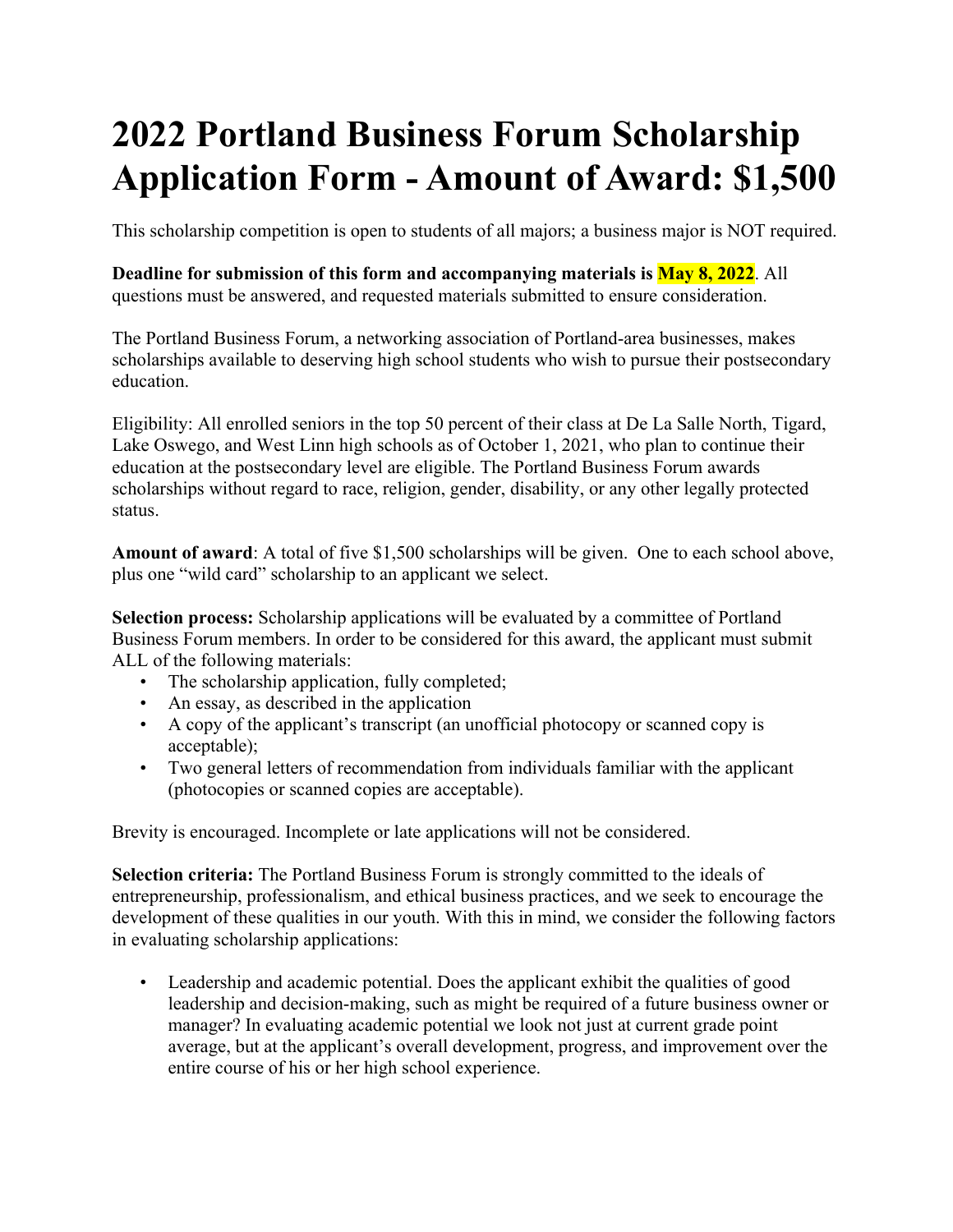- School and community participation. Does the applicant show an ability and desire to "give back" something of value to the communities of which he or she is a member? In evaluating this component, we look not just at quantity of involvements, but at the quality and ultimate contribution of each involvement to the greater good.
- Work experience and entrepreneurial spirit. Has the applicant shown an ability and desire to make a positive and creative contribution to the workplace? Preference will be given to applicants whose experience demonstrates the potential and aptitude for future business ownership.
- Educational and career aspirations. Preference will be given to applicants whose postsecondary educational goals exhibit an orientation toward the world of business; however, this does not require the applicant state an intent to declare a "business major." Business-oriented educational goals include the pursuit of any postsecondary course of study that would help the applicant establish his or her own business, or facilitate the ability to act in a decision-making capacity for an established business.
- Financial need. All other factors remaining equal, we will give preference to applicants whose circumstances demonstrate the greatest financial need.

Scholarship use: Scholarships may be used for full-time or part-time study at any accredited college or university, postsecondary vocational school, or community college.

**Deadline:** Completed applications and all supporting materials must be submitted or e-mailed by no later than **May 8, 2022**.

**The application can be accessed at http://www.portlandbusiness.org/scholarships.html.**  Please fill out all applicable areas of this application form.

Then, please combine, **into one pdf file**, the following documents:

- 1. The completed application form (Please see link above).
- 2. An essay, no longer than 750 words (Please see application for more information).
- 3. Transcripts
- 4. Letter(s) of recommendation. These can also be submitted via email directly by the author to  $p$ dxscholarship@gmail.com.

Please Note:

- ONLY files in pdf format can be submitted. Please do not submit word or other formats. If using Word for your essay, please use the export to pdf function.
- All materials above MUST be combined into a single file in pdf format. We cannot accept separate files. If you do not have the necessary software, there are free services online that allow you to combine multiple pdf documents.

Please email this **single pdf file** to pdxscholarship@gmail.com.